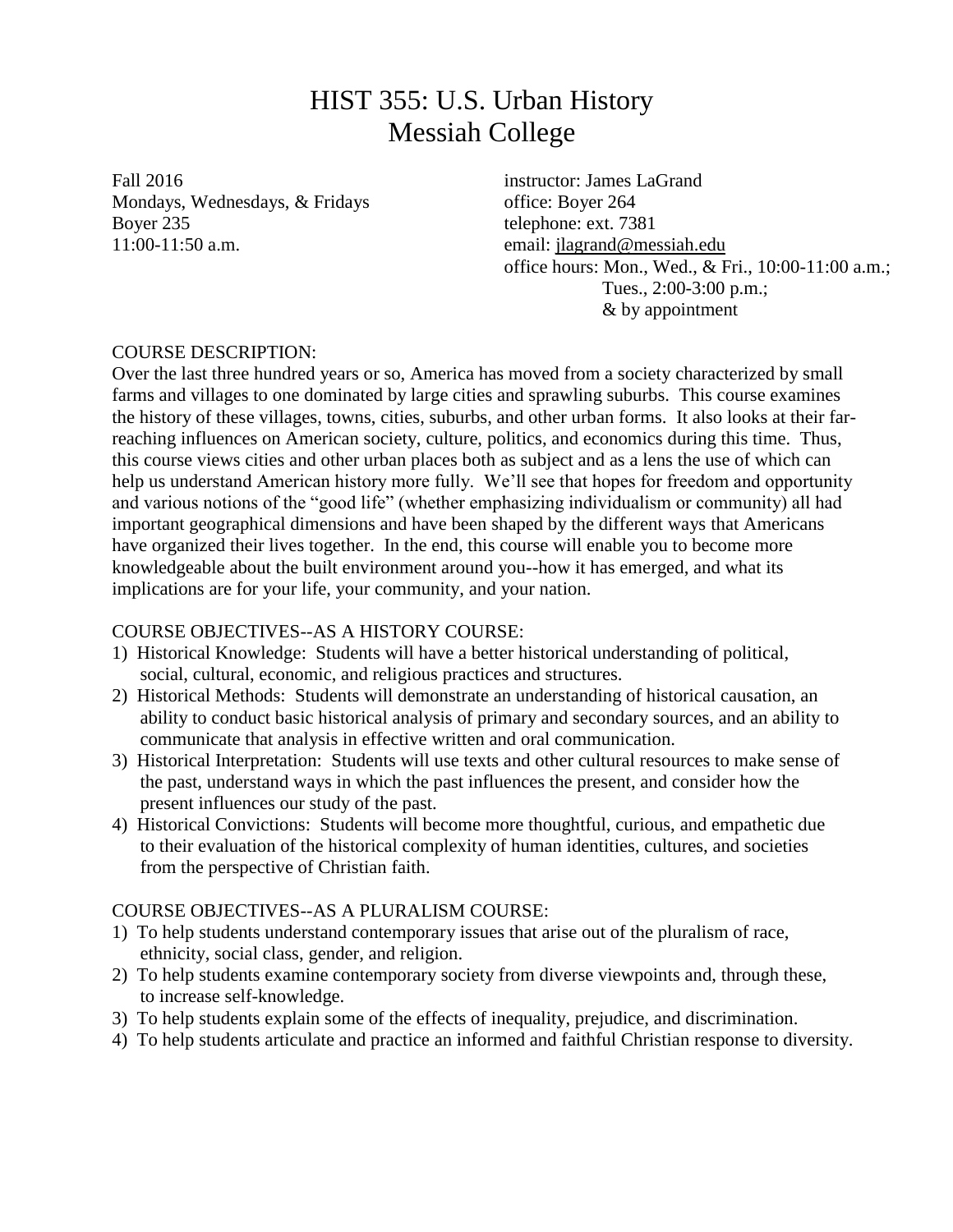#### REQUIRED READINGS:

- Rybczynski, Witold. *City Life: Urban Expectations in a New World*. Simon and Schuster, 1995. ISBN 0684825295.
- Beers, Paul B. *City Contented, City Discontented: A History of Modern Harrisburg.* Harrisburg: Midtown Scholar Press, 2011. ISBN 9780983957102.
- Jacobs, Jane. *The Death and Life of Great American Cities*. Vintage Books, 1992 (reprint; first edition 1961). ISBN 067974195X.
- Addams, Jane. *Twenty Years at Hull-House*. Putnam, 1999 (reprint; first edition 1910). ISBN 9780451527394.

Waldie, D. J. *Holy Land: A Suburban Memoir*. St. Martin's, 1996. ISBN 0312168640. Online readings listed below.

#### REQUIREMENTS:

read all required readings listed above participate regularly in class discussions write 2-4 page paper (double-spaced) on personal experience with cities write 5-6 page paper (double-spaced) on Addams write 5-6 page paper (double-spaced) on Waldie write several quizzes write 3 exams

## STANDARD OF EVALUATION:

The final grade for the course will be derived as follows:

| exams                                    | 60% (3 x 20%) |
|------------------------------------------|---------------|
| quizzes                                  | 10%           |
| paper on personal experience with cities | 5%            |
| paper on Addams or Waldie                | 15%           |
| participation and presentations          | 10%           |

#### EXAMS:

You will write three unit exams for this course. The ID section will ask you to identify and give the significance of several terms from the unit just studied. These might be names, places, organizations, pieces of legislation, etc. In identifying these terms, play the role of the journalist who always answers the five "W" questions: who, what, when, where, and why. After you have identified the term, explain its significance--where it fits in or contributes to major themes covered in the course. IDs need not be more than a few sentences, but they should not be merely a series of disjoined notes or phrases. Make sure you write in complete, grammatical sentences in all your work for this course, including IDs. The second section of each exam will ask you to write an essay on a major theme from the unit of the course just studied. Make sure that you answer this question completely. Your essay should be well-organized, persuasive, and draw on materials from all the different facets of the course--lectures, readings, and class discussions--for examples and evidence. Make-up exams will be offered only under extraordinary circumstances (i.e. to students with a note from the dean or a physician).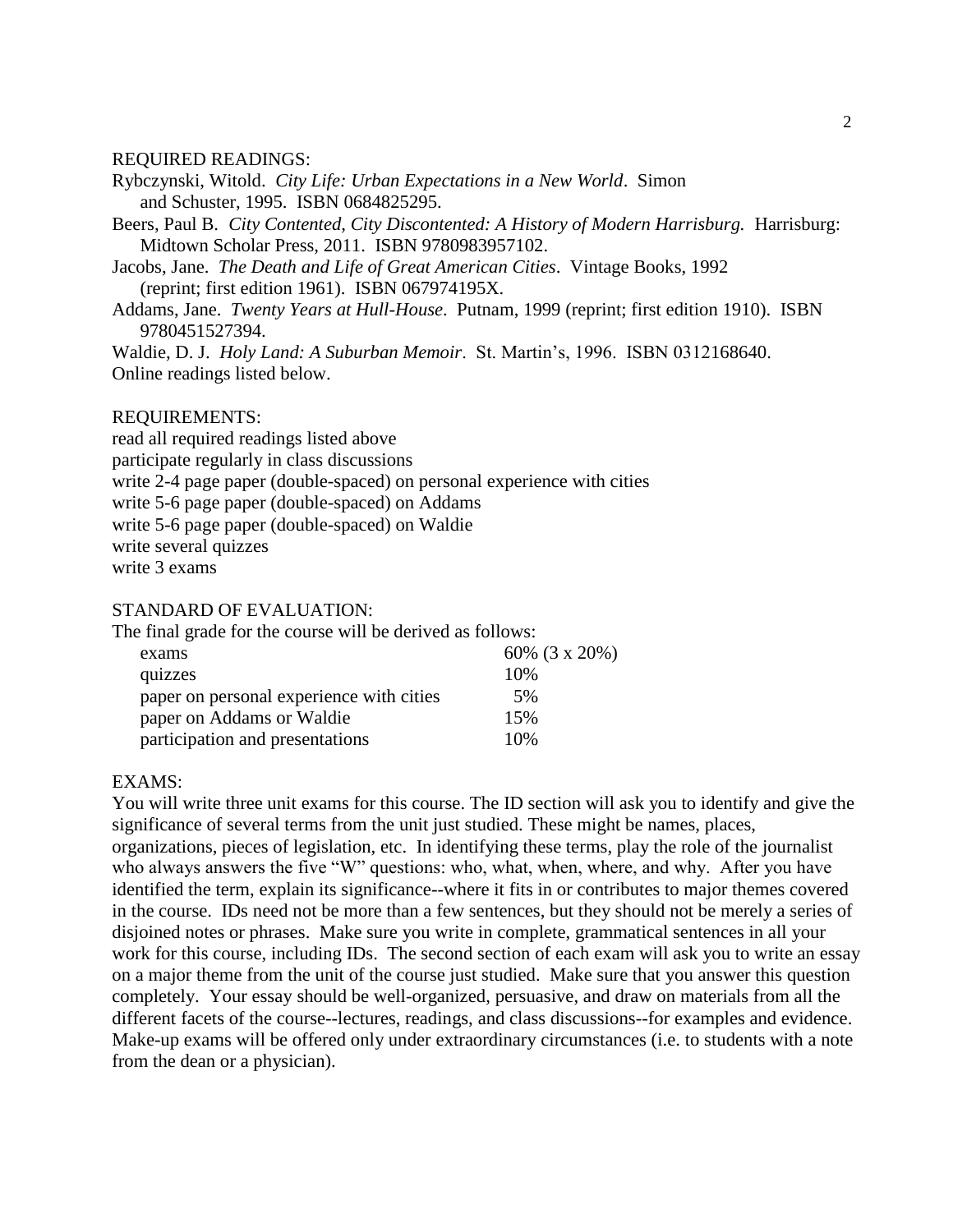## QUIZZES:

Several unscheduled quizzes covering assigned readings will be given throughout the semester. Make-up quizzes will not be offered; instead, your lowest quiz grade will be dropped in arriving at your total quiz score.

### PAPERS:

2-3 page paper (double-spaced) on personal experience with cities due Fri., Sept. 9, in class: Write about your experiences with urban geography. What sorts of places have you lived in--large cities, small towns, old suburbs, new suburban developments, rural areas? What have been the particular benefits and drawbacks to the places you've lived? Have the places you lived tended to emphasize more the public or the private dimension of life? How do you think Witold Rybczynski and Jane Jacobs would respond to the types of places you've lived?

5-6 page paper (double-spaced) on either Addams' *Twenty Years at Hull House* (due Wed., Sept. 28) or Waldie's *Holy Land* (due Wed., Oct. 19)

Prompt for Addams: What did Jane Addams think about industrial-era Chicago and its immigrant inhabitants? What changes did she propose for Chicago's immigrants? What is your opinion about her proposed changes?

Prompt for Waldie: According to D. J. Waldie, how did mid-20<sup>th</sup> century suburbanization in places like Lakeland, California shape American values and beliefs at the time? In what ways do you think suburbanization changed America either for the better or the worse?

# PARTICIPATION:

It goes without saying that you must attend class regularly in order to participate. You are expected to attend every class meeting. Beyond this minimal participation in the class (which will earn you only a minimal participation grade), you can gain participation points by regularly asking or answering questions, and by responding to readings and lectures when given the opportunity.

# NOTE ON ELECTRONIC DEVICES AND CLASSROOM COURTESY:

Electronic devices can be a source for both good and ill in education. On the one hand, the proliferation of the internet and portable computers have made vast amounts of information available to more people at more places in more places. The operating hours of libraries and archives no longer pose a barrier to study and research. This is certainly a good thing. On the other hand, the proliferation of electronic devices has also produced what some have called the "problem of divided attention." Although some people can truly and effectively multi-task, many others find themselves permanently distracted by ringtones, twitter feeds, incoming emails, and the like. And since a class such as ours is a community that hopefully cares about our neighbor's opportunity to learn as well as our own, this problem of divided attention is not just an individual problem, but a corporate one, as well. As a result, I'd ask that you observe the following classroom rules out of courtesy both for your classmates and for me.

Regarding cell phones: Please turn off your cell phone before coming into the classroom. Do not answer the phone or text during class. If you are expecting a very important call, please put your phone on vibrate (silent), and let me know about the situation before class begins.

Regarding laptop computers: You are welcome to bring your computer to lecture to take notes and to seminar to take notes and access online readings, but while in lecture and seminar,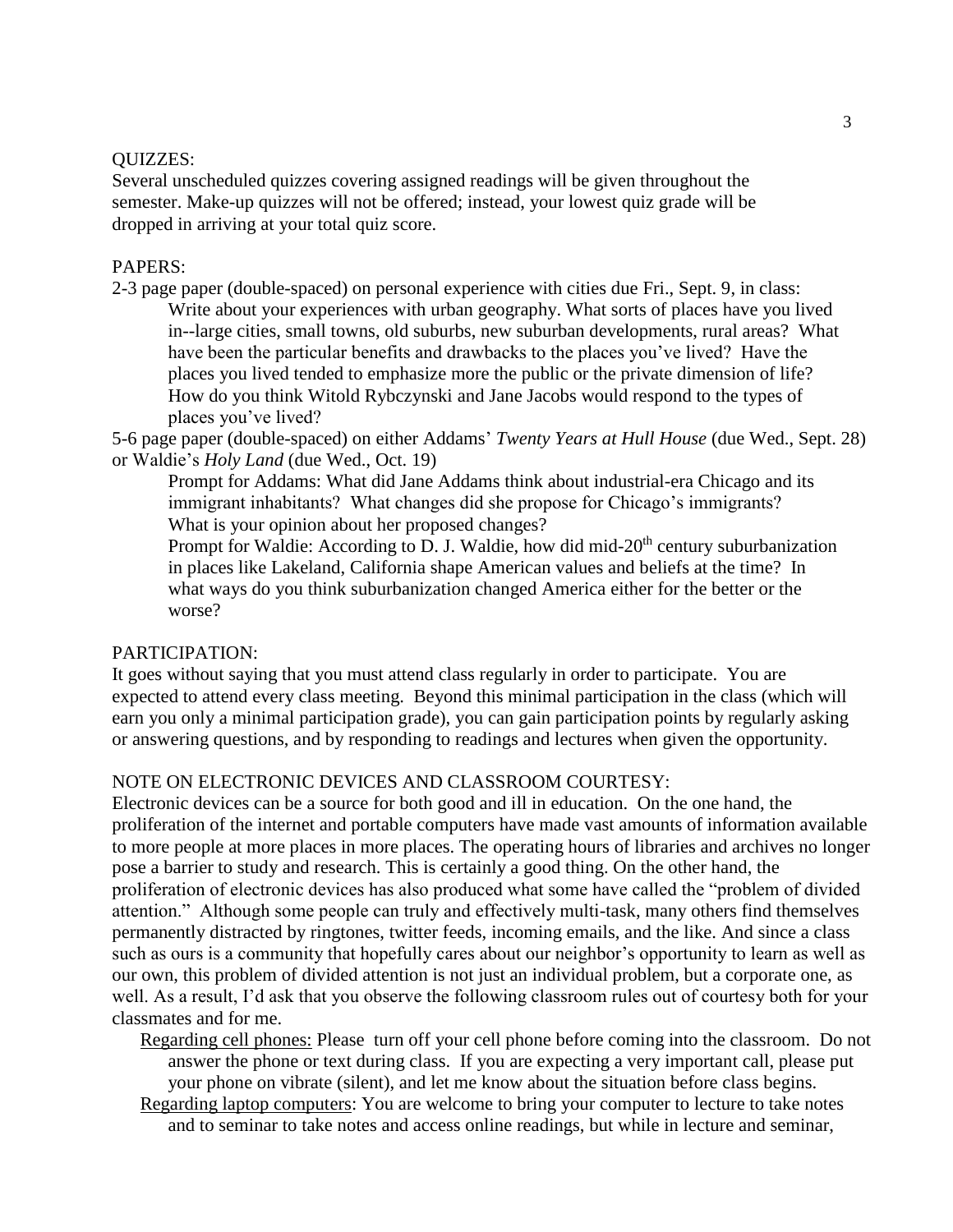please use your computer only for purposes related to this course. Do not use computers for entertainment (i.e. surfing, gaming, chatting, messaging, emailing, etc.) during class. If you use your computer to take notes, please email them to me following class.

### NOTE ON ACADEMIC INTEGRITY:

Personal integrity is a behavioral expectation for all members of the Messiah community: administration, faculty, staff, and students. Violations of academic integrity are not consistent with the community standards of Messiah College. These violations include:

- Plagiarism: Submitting as one's own work part or all of any assignment (oral or written) which is copied, paraphrased, or purchased from another source, including on-line sources, without the proper acknowledgment of that source. Examples: failing to cite a reference, failing to use quotation marks where appropriate, misrepresenting another's work as your own, etc.
- Cheating: Attempting to use or using unauthorized material or study aids for personal assistance in examinations or other academic work. Examples: using a cheat sheet, altering a graded exam, looking at a peer's exam, having someone else take the exam for you, using any kind of electronic device, communicating via email, IM, or text messaging during an exam, etc.
- Fabrication: Submitting altered or contrived information in any academic exercise. Examples: falsifying sources and/or data, etc.
- Misrepresentation of Academic Records: Tampering with any portion of a student's record. Example: forging a signature on a registration form or change of grade form on paper or via electronic means.
- Facilitating Academic Dishonesty: Helping another individual violate this policy. Examples: working together on an assignment where collaboration is not allowed, doing work for another student, allowing one's own work to be copied.
- Unfair Advantage: Attempting to gain advantage over fellow students in an academic exercise. Examples: lying about the need for an extension on a paper, destroying or removing library materials, having someone else participate in your place, etc.

Penalties for Violations of the Academic Integrity Policy - A faculty member may exercise broad discretion when responding to violations of the Academic Integrity Policy. The range of responses may include failure of the course to a grade reduction of the given assignment. The typical consequence for violations will be failure of the assignment. Some examples of serious offenses which might necessitate the penalty of the failure of the course include cheating on an examination, plagiarism of a complete assignment, etc. The academic integrity policy in its entirety can be found in the student handbook and should be reviewed by every student, as the primary responsibility for knowledge of and compliance with this policy rests with the student.

### NOTE ON AMERICANS WITH DISABILITIES ACT:

Any student whose disability falls within ADA guidelines should inform the instructor at the beginning of the semester of any special accommodations or equipment needs necessary to complete the requirements for this course. Students must register documentation with the Office of Disability Services. Contact [DisabilityServices@messiah.edu,](mailto:DisabilityServices@messiah.edu) (717) 796-5382.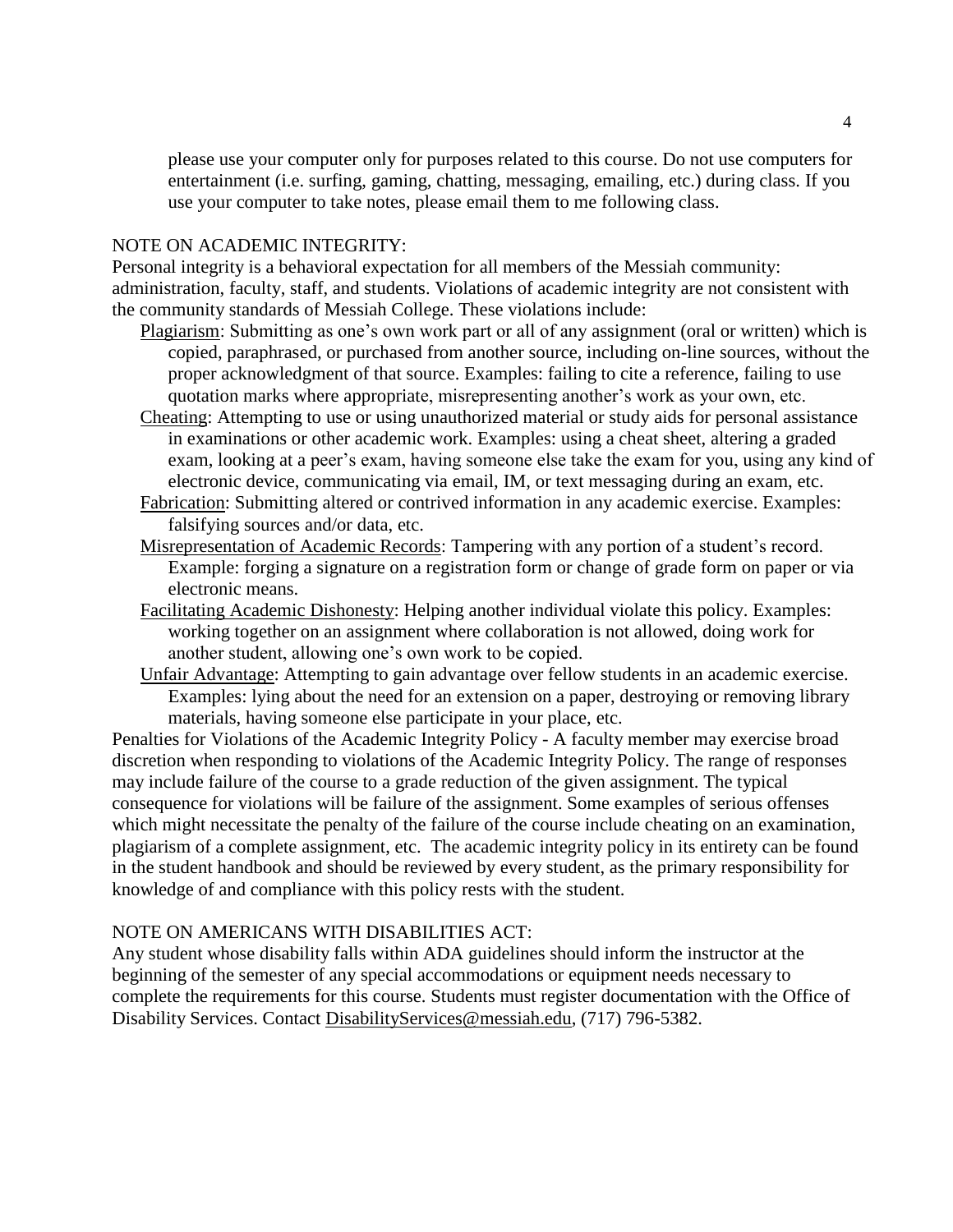# **SCHEDULE**

### (NOTE: ALL DETAILS SUBJECT TO CHANGE)

Wed., Aug. 31- Introduction

- Fri., Sept. 2 The American Urban Tradition reading: Witold Rybczynski, *City Life*, chs. 1-4
- Mon., Sept. 5 The American Urban Tradition (cont.)

Wed., Sept. 7 - What Are Cities For?

reading: Jane Jacobs, *The Death and Life of Great American Cities*, introduction and part one

Fri., Sept. 9- What Are Cities For? (cont.); **papers on personal experience with cities due** reading: Jane Jacobs, *The Death and Life of Great American Cities*, part four

Mon., Sept. 12 - Responding to Cities--Personally, Vocationally, Theologically

reading: Genesis 1, Jeremiah 29, Revelation 18, Revelation 21 Tim Keller, "A Biblical Theology of Cities"

[https://www.cru.org/content/dam/cru/legacy/2012/02/A\\_Theology\\_of\\_Cities.pdf](https://www.cru.org/content/dam/cru/legacy/2012/02/A_Theology_of_Cities.pdf) Tim Keller, "Redemption and the City"

[http://www.redeemer.com/renew/redemption\\_and\\_the\\_city](http://www.redeemer.com/renew/redemption_and_the_city)

Eric O. Jacobsen, "Civic Engagement and the City," *Comment* (March 12, 2012) <https://www.cardus.ca/comment/article/3138/civic-engagement-and-the-city/>

Andy Crouch, "A New Kind of Urban Ministry," Christianity Today (November 2011) [http://www.christianitytoday.com/ct/2011/november/urbanministry.html\](http://www.christianitytoday.com/ct/2011/november/urbanministry.html/)

James K. A. Smith, "How (Not) to be Worldly: Tracing the Borders of the Earthly City" (2012) <http://www.christianitytoday.com/thisisourcity/7thcity/tracing-borders-of-earthly-city.html>

Howard Freeman, "Why Every City Needs a Central Park--and why more Christians are needed in urban planning," *Christianity Today* (10/16/2012)

[http://www.christianitytoday.com/thisisourcity/newyork/common-grace-of-central](http://www.christianitytoday.com/thisisourcity/newyork/common-grace-of-central-park.html?paging=off)[park.html?paging=off](http://www.christianitytoday.com/thisisourcity/newyork/common-grace-of-central-park.html?paging=off)

Keith Miller, "Why Do We Hate the Suburbs?" Mere Orthodoxy (May 7, 2013) <http://mereorthodoxy.com/why-do-we-hate-the-suburbs/>

- Wed., Sept. 14 Responding to Cities--Personally, Vocationally, Theologically (cont.)
- Fri., Sept. 16 Building Industrial Cities
- reading: Witold Rybczynski, *City Life*, ch. 5
- Mon., Sept. 19 Building Industrial Cities (cont.)
- Wed., Sept. 21 Immigrants in Industrial Cities

Fri., Sept. 23 - African Americans in Industrial Cities

reading: Schomburg Center for Research in Black Culture website on the African-American migration experience, esp. sections on the Great Migration [\[http://www.inmotionaame.org/migrations/landing.cfm?migration=8\]](http://www.inmotionaame.org/migrations/landing.cfm?migration=8) and the Second Great Migration [\[http://www.inmotionaame.org/migrations/landing.cfm?migration=9\]](http://www.inmotionaame.org/migrations/landing.cfm?migration=9) "Chicago's Black Ghetto 1910 to 2000" (interactive map) <http://gangresearch.net/ChicagoGangs/gangsandghetto/chighetto20.htm>

- Mon., Sept. 26 Problems of Industrial Cities
- reading: Jacob Riis, *How the Other Half Lives* (1890), ch. 3 "The Mixed Crowd" <http://www.bartleby.com/208/3.html>
	- Lincoln Steffens, "Philadelphia: Corrupt and Contented" (1903), excerpt <http://explorepahistory.com/odocument.php?docId=1-4-2A6>
	- "Triangle Factory Fire"

<http://www.ilr.cornell.edu/trianglefire/>

Ebenezer Howard, *Garden Cities of Tomorrow* (1902), excerpt <http://www.library.cornell.edu/Reps/DOCS/howard.htm>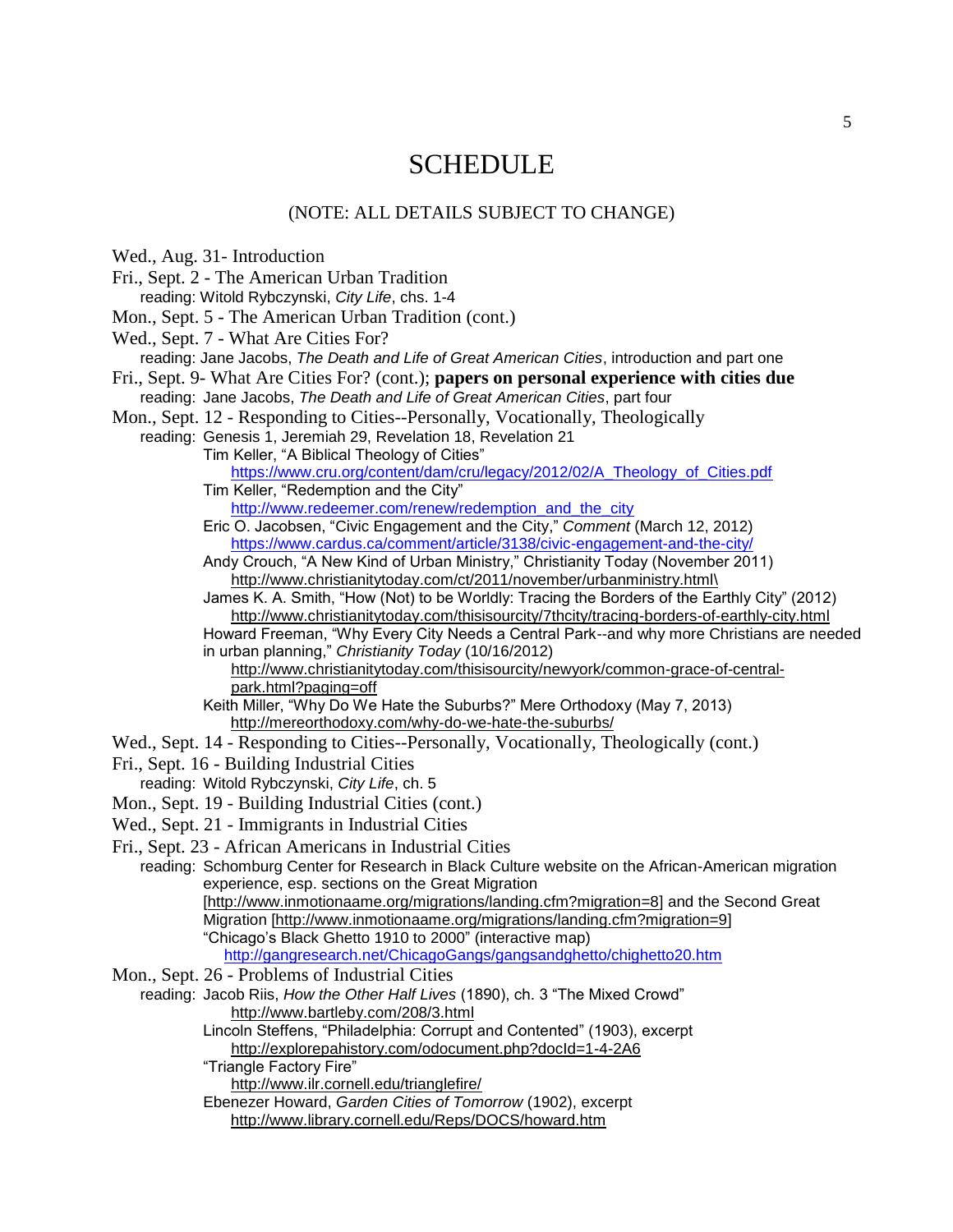Wed., Sept. 28 - Reform in the Industrial City; **papers on Addams due** reading: Jane Addams, *Twenty Years at Hull House*

Witold Rybczynski, *City Life*, ch. 6

Fri., Sept. 30 - Reform in the Industrial City (cont.)

- Mon., Oct. 3 **Exam #1**
- Wed., Oct. 5 Student Presentations on the Harrisburg Area in the Early 20th Century reading: Beers, *City Contented City Discontented*, chs. 1-4, 7-8, 12 Digital Harrisburg website <http://digitalharrisburg.com/>
- Fri., Oct. 7 Student Presentations on the Harrisburg Area in the Early 20th Century (cont.)
- Mon., Oct. 10 Building Suburbs
	- reading: Witold Rybczynski, *City Life*, chs. 8-9 "Up from the Potato Fields," *Time* (July 3, 1950)
		- <http://www.time.com/time/magazine/article/0,9171,812779,00.html>
- Wed., Oct. 12 A Suburban Society
- Fri., Oct. 14 Interpreting Suburban Life: Levittown, PA
	- reading: "Levittown, Pa: Building the Suburban Dream" <http://statemuseumpa.org/levittown/>
- Mon., Oct. 17 Interpreting Suburban Life: Lakeland CA reading: D. J. Waldie, *Holy Land*
- Wed., Oct. 19 Interpreting Suburban Life: Lakeland CA (cont.); **papers on Waldie due**
- Fri., Oct. 21 Mid-Fall Recess; no class meeting
- Mon., Oct. 24 Suburban Life on Screen
- Wed., Oct. 26 Suburban Life on Screen (cont.)
- Fri., Oct. 28 Reading Recess; no class meeting
- Mon., Oct. 31 Student Presentations on the Harrisburg Area in the Mid 20th Century reading: Beers, *City Contented City Discontented*, chs. 19-20, 23-28, 33-35, 54-60, 82-87, 92
- Wed., Nov. 2 Student Presentations on the Harrisburg Area in the Mid 20th Century (cont.)
- Fri., Nov. 4 Postwar Urban Policy
- reading: Witold Rybczynski, *City Life*, ch. 7
- Mon., Nov. 7 Urban Crisis and Decay
	- reading: Thomas J. Sugrue, *The Origins of the Urban Crisis* (1996), introduction <http://press.princeton.edu/chapters/i8029.pdf>
		- Norman Podhoretz, "My New York" (1999)
		- via Academic Search Complete database
		- Editors of *City Journal*, "Welcome to NY" (1990)

<http://city-journal.org/html/welcome-ny-12790.html>

- "Saving the City: An Interview with Brian Anderson" (2010) [http://www.theatlantic.com/special-report/the-future-of-the-city/archive/2010/06/saving-the](http://www.theatlantic.com/special-report/the-future-of-the-city/archive/2010/06/saving-the-city-an-interview-with-brian-anderson/57479/)[city-an-interview-with-brian-anderson/57479/](http://www.theatlantic.com/special-report/the-future-of-the-city/archive/2010/06/saving-the-city-an-interview-with-brian-anderson/57479/)
- Wed., Nov. 9 Urban Crisis and Decay (cont.)

Fri., Nov. 11 - **Exam #2**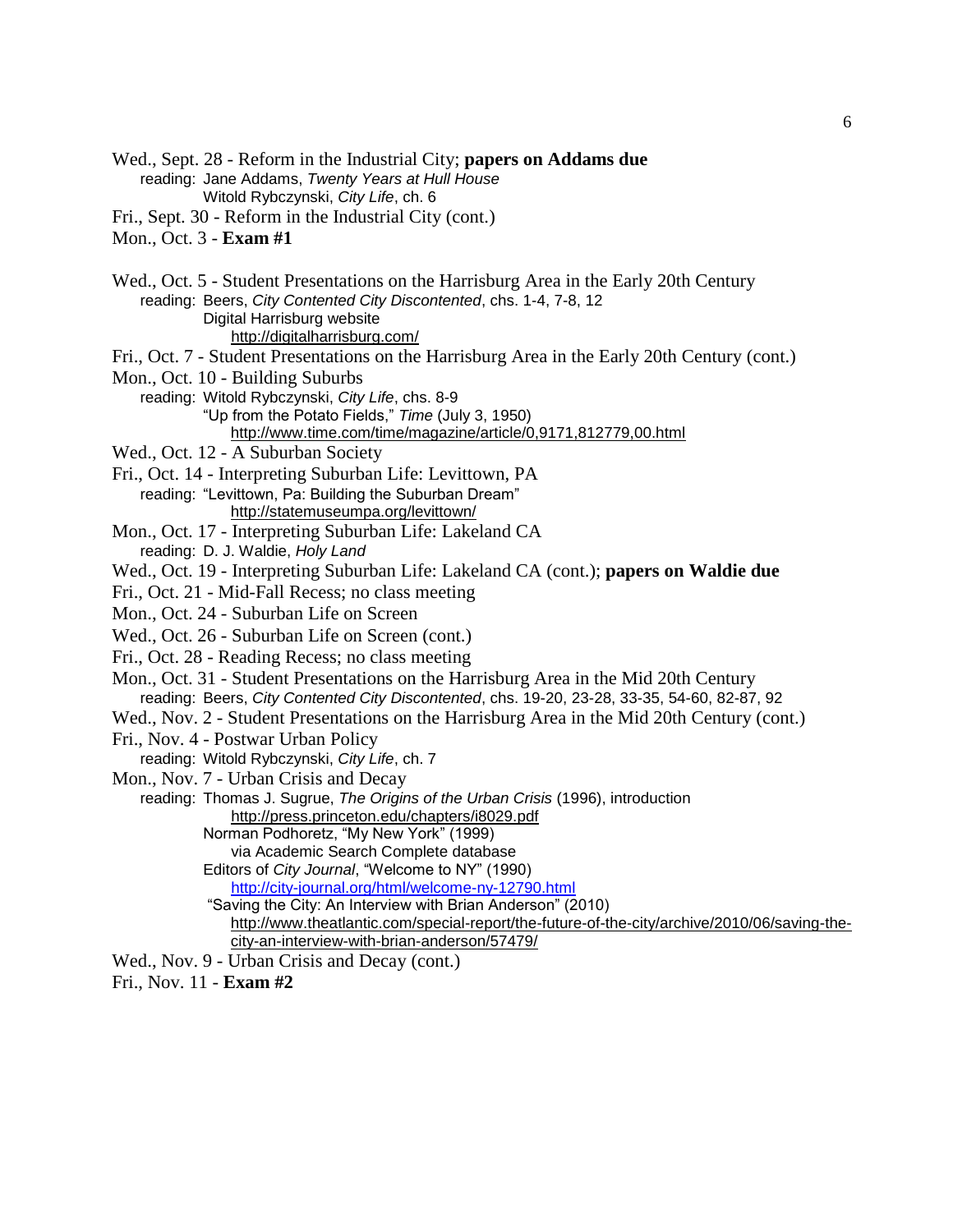- Mon., Nov. 14 Sunbelt Cities
- Wed., Nov. 16 Student Presentations on the Harrisburg Area in the Late 20th Century reading: Beers, *City Contented City Discontented*, chs. 61-81
- Fri., Nov. 18 Student Presentations on the Harrisburg Area in the Late 20th Century (cont.)
- Mon., Nov. 21 Race and Place in Contemporary America
	- reading: Readings on events in Ferguson and Baltimore selected by students. Suggested publications include: *The Atlantic* [\[http://www.citylab.com/\]](http://www.citylab.com/), *City Journal* [\[http://www.city-journal.org/\]](http://www.city-journal.org/), *New York Times*, *Wall Street Journal*, *Christian Century*, and *Christianity Today*.
- Wed., Nov. 23 Race and Place in Contemporary America (cont.)
- Fri., Nov. 25 Thanksgiving Recess; no class meeting
- Mon., Nov. 28 Race and Place in Contemporary America (cont.)
- Wed., Nov. 30 Open
- Fri., Dec. 2 The Future of America's Cities, Suburbs, and Other Places
	- reading: Witold Rybczynski, *City Life*, ch. 10
		- David J. Morrison, "A Vision for Harrisburg," *Harrisburg Patriot-News* (August 2, 1998) via *Patriot-News* database
		- Joel Garreau, "Edge Cities," *American Demographics* 16 (February 1994) via Academic Search Complete database
		- James Howard Kunstler, "Home from Nowhere," *The Atlantic* (September 1996):43-66 via Academic Search Complete database
		- Edward J. Blakely and Mary Gail Snyder, "Places to Hide," *American Demographics* (May 1997) via Academic Search Complete database
- Mon., Dec. 5 The Future of America's Cities, Suburbs, and Other Places (cont.)
- reading: "The Charter of the New Urbanism" (1996)

<https://www.cnu.org/who-we-are/charter-new-urbanism>

Sage Stossel, "Towards a New Urbanism," *The Atlantic* (April 2000)

- <http://www.theatlantic.com/magazine/archive/2000/04/towards-a-new-urbanism/6686/> Matt Dellinger, "Road Worriers," *The Atlantic* (January/February 2009)
- <http://www.theatlantic.com/magazine/archive/2009/01/road-worriers/7204/>
- Christopher B. Leinberger, "Here Comes the Neighborhood," *The Atlantic* (June 2010)

<http://www.theatlantic.com/magazine/archive/2010/06/here-comes-the-neighborhood/8093/> David Taylor, "The Good City," *Books & Culture* (March/April 2008)

via Academic Search Complete database

Michael Pollan, "The Triumph of Burbopolis," *New York Times* (April 9, 2000) <http://www.nytimes.com/2000/04/09/magazine/the-triumph-of-burbopolis.html>

Robert Bruegmann, "Poor, Misunderstood Sprawl," *New York Times* (July 9, 2006)

<http://query.nytimes.com/gst/fullpage.html?res=9901E3D81330F93AA35754C0A9609C8B63>

Wed., Dec. 7 - The Future of America's Cities, Suburbs, and Other Places (cont.)

reading: "The Pros and Cons of Gentrification," *New York Times* (April 13, 2014)

- <http://www.nytimes.com/roomfordebate/2014/04/13/the-pros-and-cons-of-gentrification> Janelle Harris, "11 Signs Your Hood Is Being Gentrified," *The Root* (12/23/2014)
	- [http://www.theroot.com/articles/culture/2014/12/\\_11\\_signs\\_your\\_hood\\_is\\_being\\_gentrified.html](http://www.theroot.com/articles/culture/2014/12/_11_signs_your_hood_is_being_gentrified.html) Andres Duany, "Three Cheers for Gentrification," *The American Enterprise* (April/May 2001): 37-39. via Business Search Premier database
	- Joel Kotkin, "The Progressives' War on Suburbia," *The Daily Beast* (11/16/2014) <http://www.thedailybeast.com/articles/2014/11/16/the-progressives-war-on-suburbia.html> Abby Scher, "Solidarity, PA," *Dissent* (Winter 2015)

<http://www.dissentmagazine.org/article/reading-pa-solidarity-economy>

Fri., Dec. 9 - Review

Wed., Dec. 14, 8:00 a.m. - **Exam #3**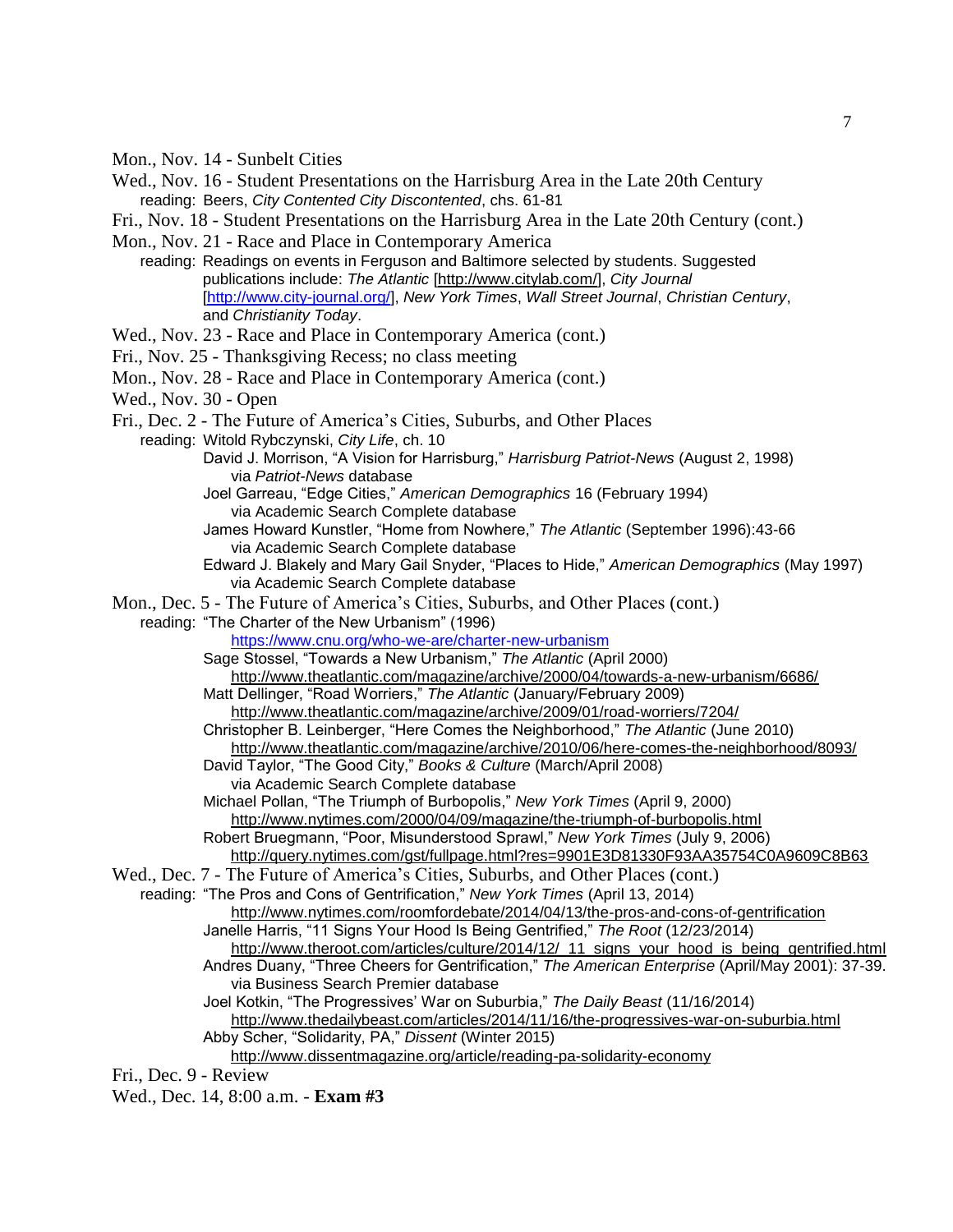# **APPENDIX: READING QUESTIONS FOR BOOKS**

# **reading questions for Jacobs'** *The Death and Life of Great American Cities*

- 1) For Jacobs, what are the characteristics of a good city?
- 2) What would be the advantages and disadvantages of living in the type of neighborhood Jacobs praises in her book?
- 3) Why does Jacobs praise cities' population density?
- 4) Why does Jacobs believe sidewalks make for good cities?
- 5) What would Jacobs say about the neighborhood where you grew up?
- 6) What does Jacobs suggest is responsible for poverty and social problems in cities?
- 7) What would Jacobs suggest is the solution to urban slums?
- 8) At one point in her book, Jacobs writes that many urban problems have resulted from peoples' ignorance about "how cities work." After reading Jacobs' book, do you agree with her about how cities work or not?
- 9) Which of Jacobs' tactics for revitalizing cities, discussed in part four, do you find most persuasive or compelling?
- 10) At the time when Jacobs lived and wrote (the 1950s and 1960s) what was considered "orthodox" urban planning?
- 11) What is Jacobs' opinion of urban planning? Do you agree or disagree with her opinion?
- 12) How do you think Jacobs' book will affect how you will look at the urban space and built environment around you?

# **reading questions for Addams'** *Twenty Years at Hull House*

- 1) What does Addams tell us about her life prior to starting Hull House (i.e. her childhood and young adulthood) and why?
- 2) What types of people does Addams view as heroes? Does she eventually succeed in emulating them?
- 3) What does Addams think about missionaries and missions work?
- 4) How would you describe the theology or philosophy Addams presents in chapter 6?
- 5) What was wrong with industrial cities such as Chicago, according to Addams?
- 6) In what ways were cities such as Chicago at the turn of the century unorganized? Why did Addams think unorganized cities were a problem?
- 7) What was Addams' approach to alleviate poverty and suffering in industrial cities? What other possible approaches could you imagine? Why do you think Addams pursued the particular approach she did?
- 8) According to Addams, what was the proper role of government / the state in an industrial city like Chicago?
- 9) According to Addams, how should duties and responsibilities change in the shift from rural to urban industrial life?
- 10) What did Jane Addams think about industrial-era Chicago and its immigrant inhabitants? What changes did she propose for Chicago's immigrants? What is your opinion about her proposed changes? **[prompt question for essay]**
- 11) What was Addams' opinion about diversity?
- 12) What's the meaning of democracy for Addams?
- 13) What's your personal opinion about Addams, Hull House, and the broader settlement house movement within industrial American cities?